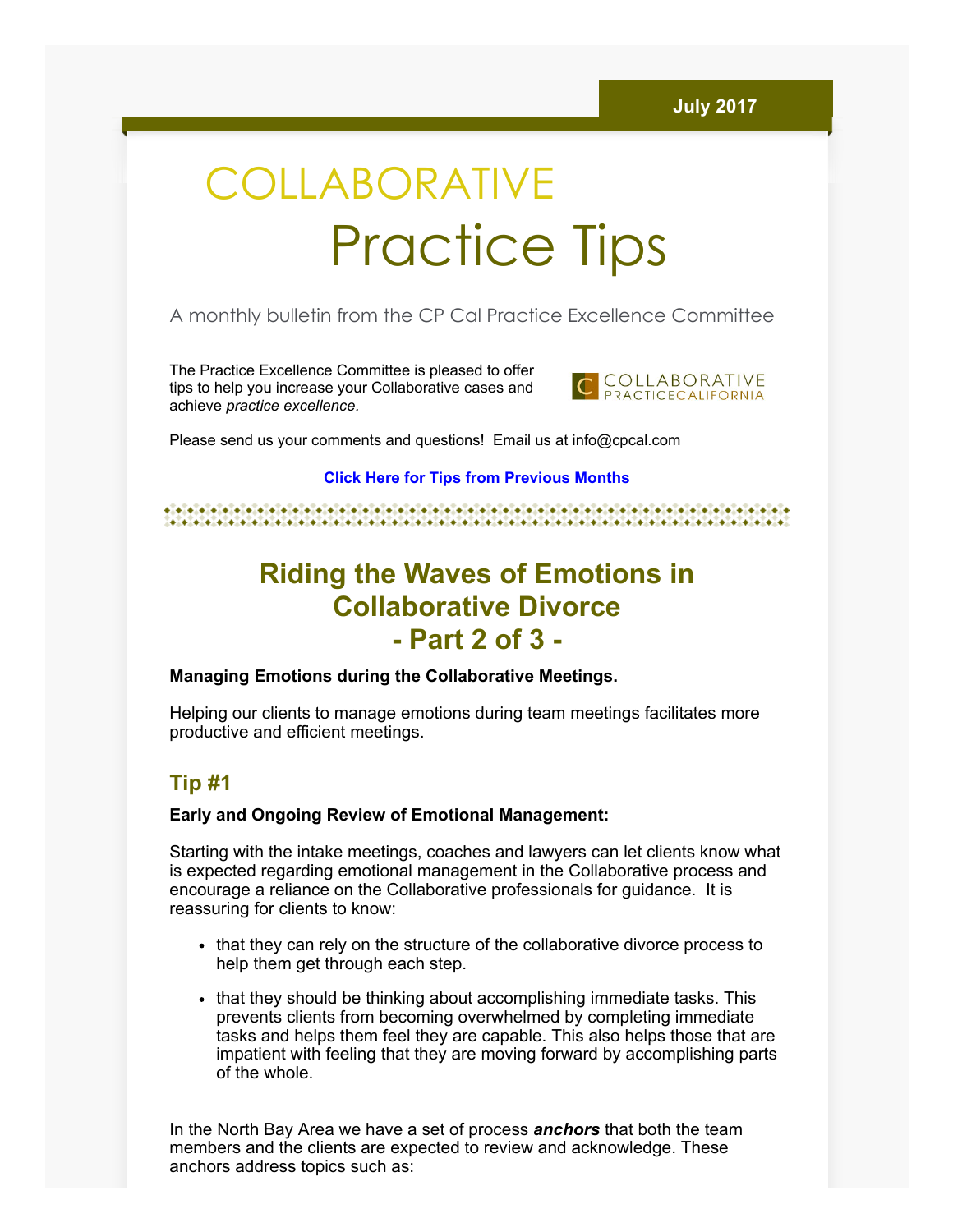- respectful communication to avoid accusations and blame,
- speaking for yourself to avoid labeling others,
- taking turns talking and practicing reflecting back what was said so each person feels heard in the process,
- staying focused on current problem-solving to avoid bringing up everything and the kitchen sink!
- Review of the process anchors and returning to look at them again when conversations are unproductive helps maintain a safe space for couples to have difficult discussions.

## Tip #2

Understanding our Clients and Sharing our Insights: Seek to understand each client's emotional triggers and couple's dynamics that lead to unproductive conversations.

- Help each client discern between productive and unproductive expressions of feelings.
- Communicate often with the other coach as the triggers and dynamics are discovered.
- Communicate with the team regarding approaches that you and your client agreed would help them participate effectively in the team meeting.

## Tip #3

#### Gather and Explore what Helps Clients to Stay Calm and Stay Focused:

- Know your client and their stress tolerance. Ask them to rate on a scale of 1-10 the level of stress they experience during joint meetings.
- Discover what calming techniques will work for varying levels of stress low, medium and high.
- Offer ideas such as taking deep breaths, disengaging from eye contact, drinking water and taking notes as ways to center themselves when experiencing low to medium levels of stress.
- Reassure clients that they can take a break if they are experiencing high levels of stress and fear reacting inappropriately or are unable to think because they are overwhelmed by emotion. Some might prefer to signal their coach non-verbally to indicate that a break is needed (e.g. passing a pen, or tapping a shoulder). Others may need to stand and walk out of the room to avoid saying something they don't mean to say.
- Anticipate when your client might need a break and verbalize this plan during the pre-team meeting.
- Watch your client's body language and check in with them regarding a need for a break if looking stressed, angry or overwhelmed.
- Collaborate with the client to compose statements that express the emotion and are reframed to avoid blame, accusations or labels that push buttons. Practice!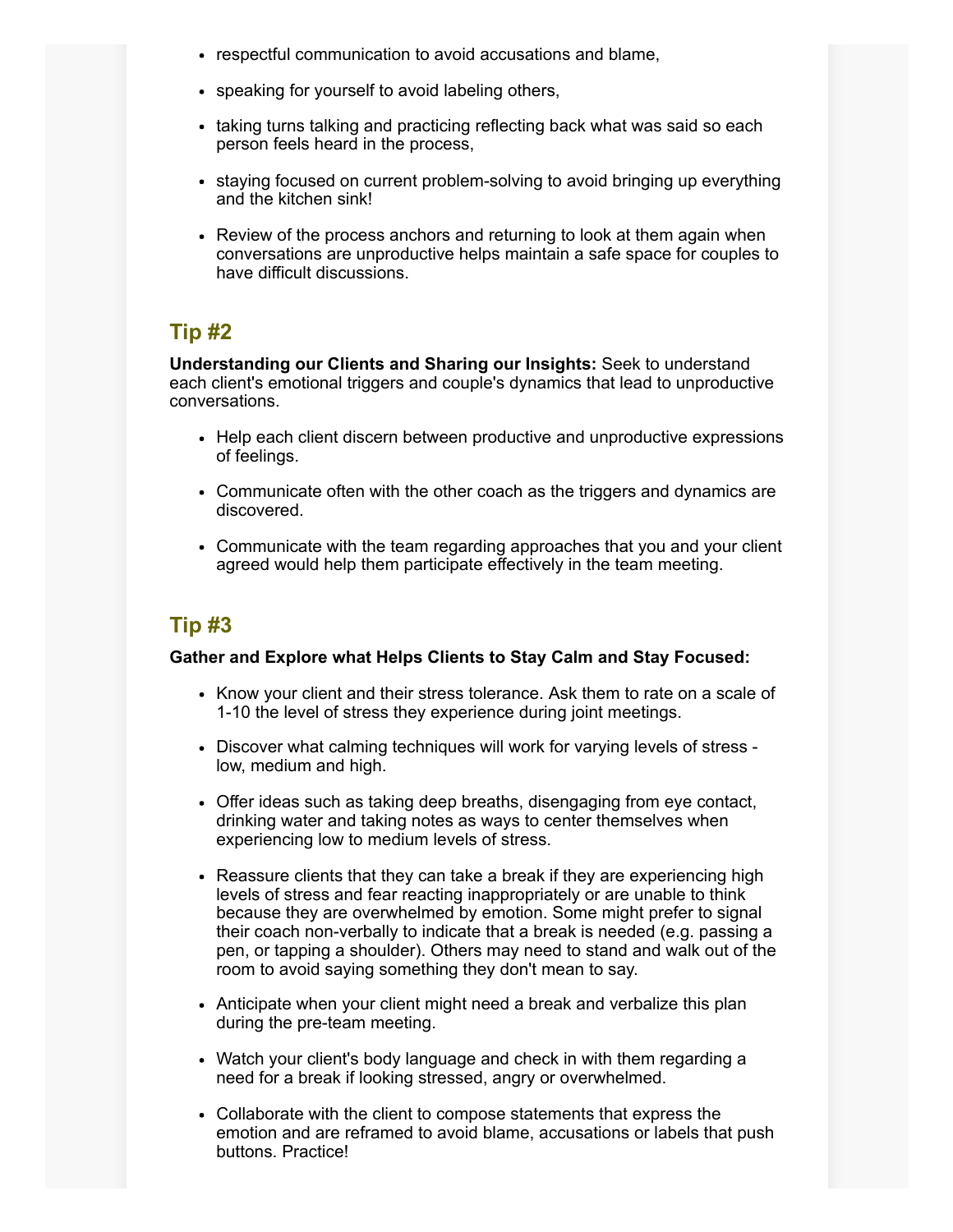- Review support of professional team members and structure of meetings to help them through the process of divorce.
- Take time to discuss a seating arrangement for team meetings that works for your client, do they like to sit next to the coach or does the coach prefer to watch their facial expressions and sit across from them. Avoid having both the client's coach and Lawyer sit on the same side of a table with the client as this will set up an 'us versus them' dynamic.
- Plan to have basic and healthy snacks, tea, coffee and water available to the clients. This shows them we care and prevents hunger from triggering emotions.

## Tip #4

#### Professionals Should Also Seek to Manage Their Waves of Emotion:

- Take time to understand the emotions that rise in us while working with a particular client or with the couple dynamic.
- Evaluate the team process and how the team members react to a rise in emotions.
- Discuss these observations in preteam and debrief meetings in order to generate ideas and avoid getting sucked into the clients' dynamics.
- Remember we need to tolerate some discomfort regarding conflict to help the clients find resolutions.
- At the same time, we need to hold them to their goals of a Collaborative divorce and set limits on disrespectful or unproductive expressions.
- Acknowledge our reactions to conflict so we don't interfere with the process either by rescuing too soon or by adding fuel to the fire.
- Seek assistance from a trusted colleague when you are aware of your reactions to a client or the couple's issues or dynamics that create discomfort or frustration.
- Motivational images and phrases often help us find our center and balance. When it comes to waves of emotion: "We can't stop the waves, but we can learn to surf!"

### Look for part 3 of this series in your August Practice Tips!

## Until then, CP Cal and the Practice Excellence Committee wishes all in the Collaborative Community a Happy Summer!

Sacramento Collaborative Practice Group invites you to join them at the

Two-Day Basic Interdisciplinary Collaborative Training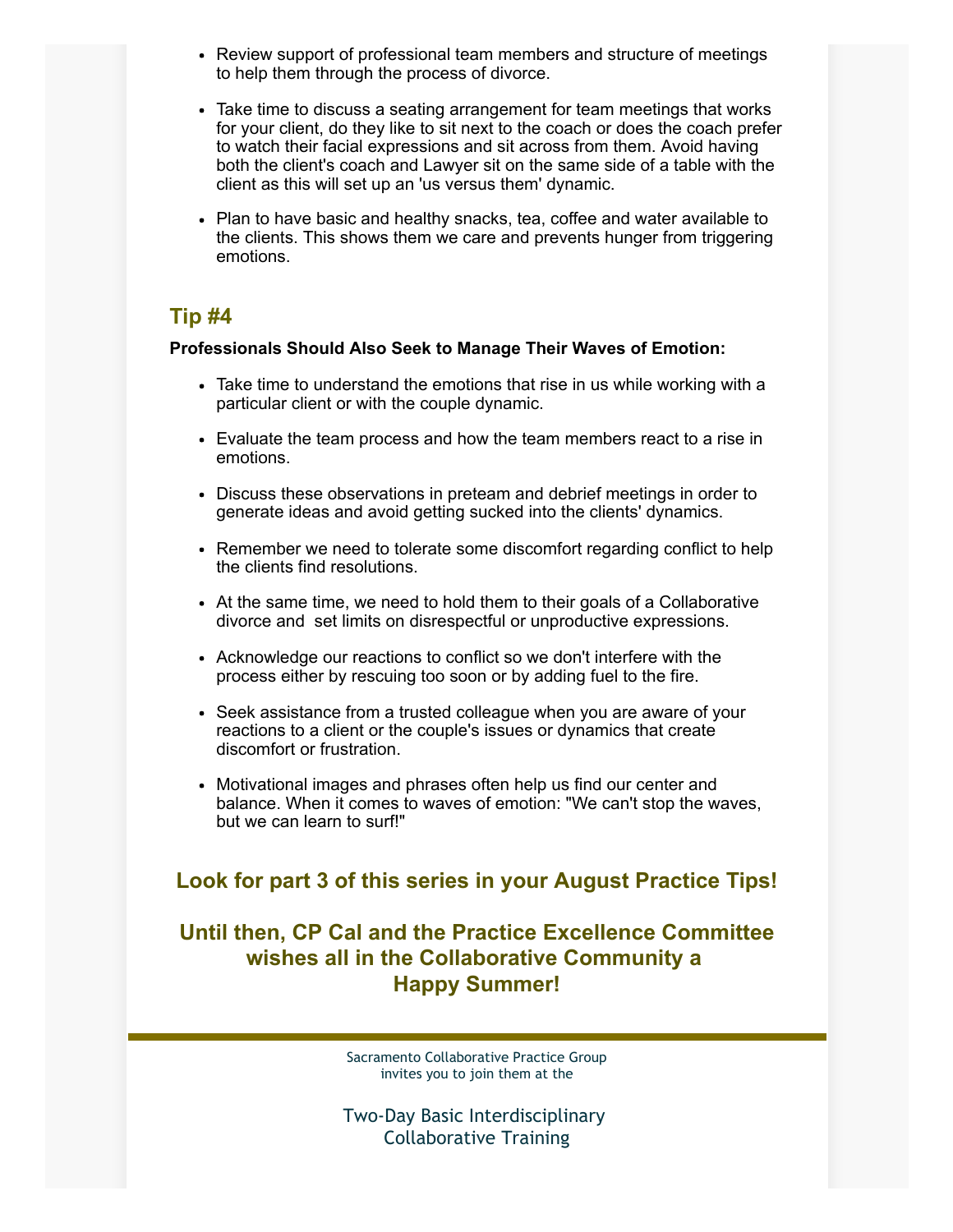

## Friday and Saturday, October 20-21, 2017 8:30am to 5:00pm (both days)

Location in Sacramento, California To Be Announced //Click Here for [Brochure//](http://files.constantcontact.com/1a1ee3dc001/71070240-d6da-452d-96cc-187671f92439.pdf)

Register Now! Early bird [registration](mailto:lindie@divorcewithrespect.com) ends October 2, 2017

For further information and registration contact Lindie Newlin or Hal Bartholomew at 916- 455-5200, or email [Lindie@DivorcewithRespect.com.](mailto:Lindie@DivorcewithRespect.com)

> Upcoming Northern California Mediation Training presented by Nancy J. Foster and Jessica Notini.

Essentials of Mediation & Divorce Mediation Reaching Mutual Understanding and Durable Resolutions. Last Time Offered! - Last Chance to Take it!

At Muir Woods Room at Rafael North Executive Park: October 23-27, 2017 (9 a.m. -6 p.m. each day)

For more information visit the website: [http://www.ncmc-mediate.org/training.html](http://www.ncmc-mediate.org/essentials.html)

## Save the Date! CP Cal Conference XIII April 27, 2018 - April 29, 2018

San Mateo Marriott, San [Francisco](http://www.marriott.com/hotels/travel/sfosa-san-mateo-marriott-san-francisco-airport/) Airport